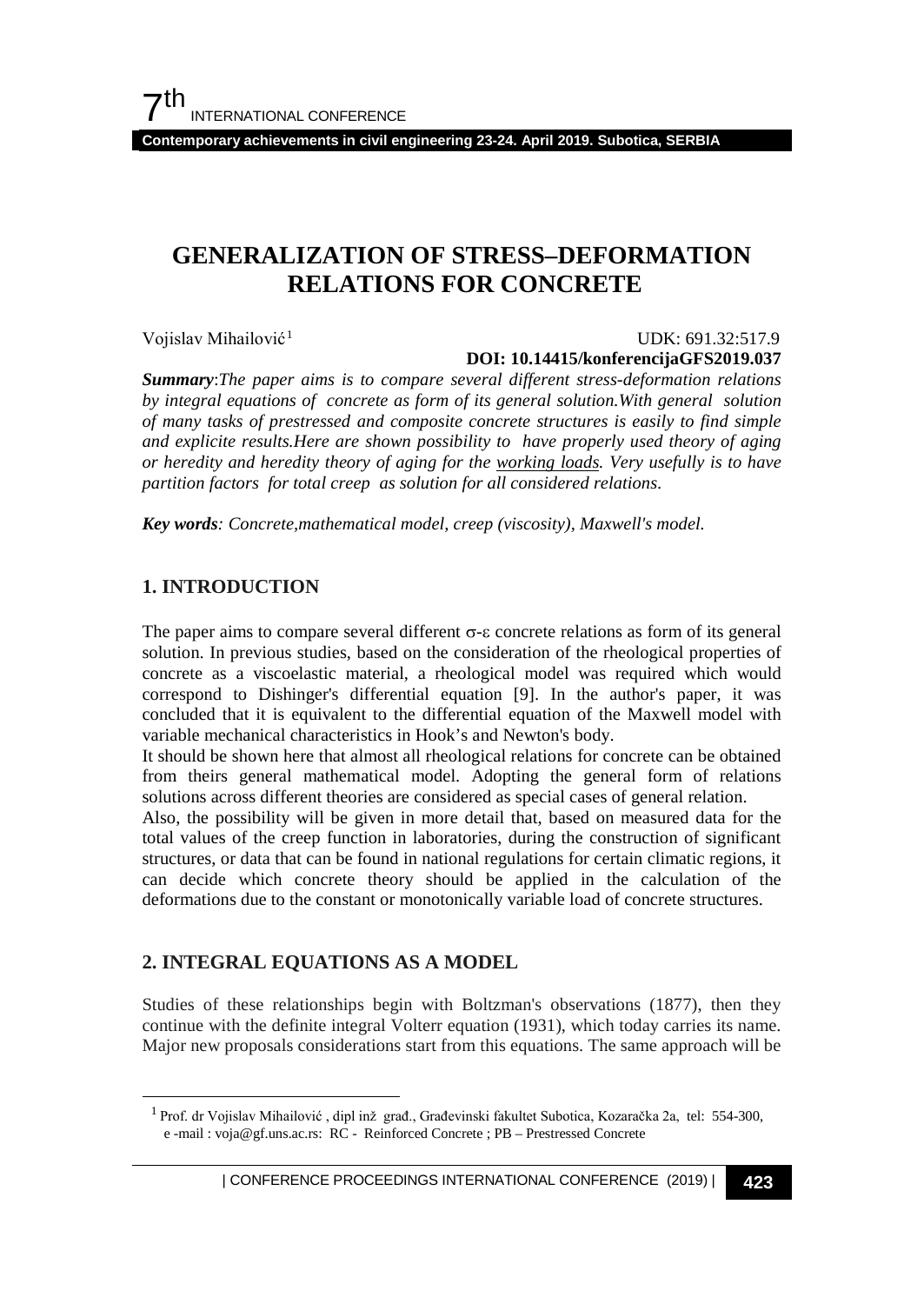#### **Савремена достигнућа у грађевинарству 23-24. април 2019. Суботица, СРБИЈА**

adopted here.The relation between the stress and the deformationn of concrete, as an integral equation, is written in the following two shapes:

$$
E_0 \varepsilon(t) = \sigma(t) + \int_{-\infty}^{t} \sigma(\tau) K(t, \tau) d\tau
$$
\n(1)

$$
E_0 \varepsilon(\theta) = \sigma(\theta) + \int_{\theta_0}^{\theta} \sigma(\theta_\tau) K(\theta - \theta_\tau) d\theta_\tau
$$
 (2)

The first form is for real time t and the other for the replacement time  $\theta$  or 'Pseudotime'[ ]) ,. which are introduced because then are easier formation of explicit solutions for stresses and deformations in cross sections of concrete structures.

The kernel  $K(t, t)$  is determined in the general form based on the experience of using the Dish ysinger equation in the theory of aging and the application of a viscoelastic rheological model to the theory of inheritance (Ržanicin, Arutjunjan, Courbon, Maslov, etc.).

The general type of the kernnel of the integral equation of form (1) and form (2) with a linear combination of a finite number of exponential functions will be adopted:

$$
K(t,\tau) = \sum_{i=1}^{m} c_i e^{-\alpha_i (\theta_i - \theta_i)} \cdot \frac{d\theta \tau}{d\tau}
$$
 (1a)

$$
K_I(\theta \cdot \theta_r) = \sum_{i=1}^{m} c_i \cdot e^{-a_i (\theta \cdot \theta_r)} d\theta_r
$$
 (2a)

where the ci and ai are the parameters of the karnels, and  $\theta t = \theta(t)$  function expressing the influence of the variability of the concrete characteristics, during the time of the aging of the concrete .

The shape of the kernel under (1a) is with real time, and the kernel under (2a) holds for the equation (2a) with replacing time.

The inheritance as a characteristic of young concrete is expressed by the difference of functions ( $\theta$ t -  $\theta$ τ). Instead of the real time  $\theta$ τ=τ in expression (1a), the replacement time is introduced  $\theta \tau = \varphi(\tau)$  in expression (2a), which denotes the viscous creep function of the concrete.

The solution of the equation  $(1)$  with the kernel  $(1a)$ , and the equation  $(2)$  with the kernel (2a) is now:

$$
\sigma(t) = E_0 \, \varepsilon(t) - E_0 \int_{-\infty}^{t} \varepsilon(\tau) \, R(t, \tau) d\tau \tag{1b}
$$

$$
\sigma(\theta) = E_0 \, \varepsilon(\theta) - E_0 \int_{\theta_0}^{\theta} \varepsilon(\theta_\tau) \, R(\theta - \theta_\tau) \, d\theta_\tau \tag{2b}
$$

where the rezolventas are: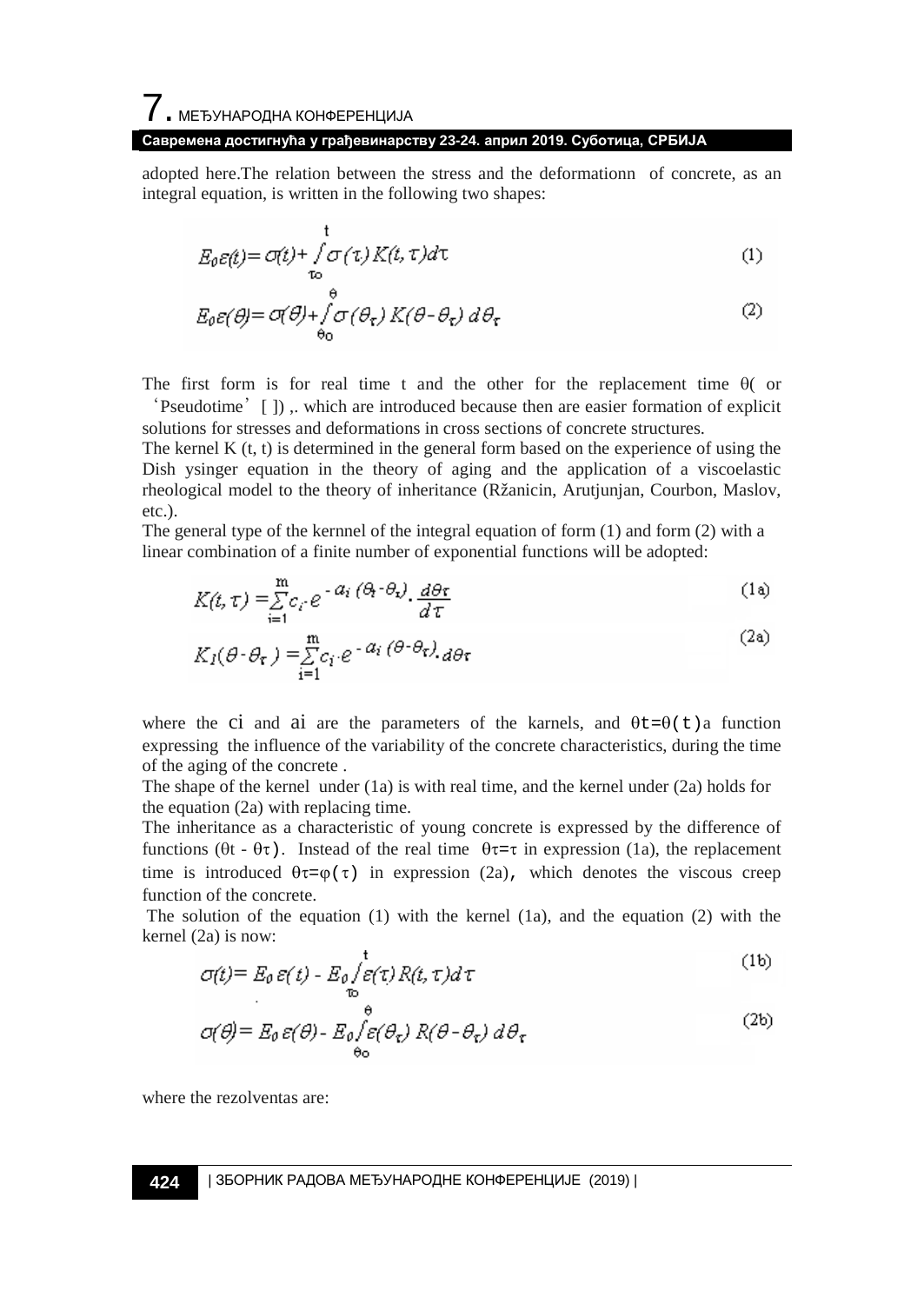#### **Contemporary achievements in civil engineering 23-24. April 2019. Subotica, SERBIA**

$$
R(t, \tau) = \sum_{i=1}^{m} d_i \cdot e^{-b_i (\Theta_i - \Theta_{\tau})} \frac{d\Theta_{\tau}}{d\tau}
$$
 (1c)

$$
R_I(\theta \cdot \theta_{\tau}) = \sum_{i=1}^{m} d_i e^{-b_i (\theta \cdot \theta_{\tau})} d\theta_{\tau}
$$
 (2c)

In terms of (1c) and (2c) the parameters of the rezolutions are di and bi, which can be determined by Laplase transformations. In the case  $m = 1$ , which is from the engineering point of view the most important in practice,  $d1 = c1 = c$  and  $b1 = b = a + c$ . [4]. [v. 8].

The original form of the term was intended only for the tasks of the theory of heredity with replacement  $\theta$ zam= t - τ [see 4], which now, as is seen, replaced  $\theta$ zam=  $\theta$ t - θτ The original form of the term was intended only for the tasks of the theory of heredity. This replacement was, also, intended in postgraduate work for theory of aging (1974) [ 8].

Both kernel relatios are designed to be easier work, with time-substitution or with realtime, in order to extend the field of application to multiple directions of aging theory (see Table 1).

Due to wider representations of the theory of heredity. In practice, with real time for  $m =$ 1 in (1a), but also for those properties of concrete that depend on the number of models related to the series  $(m> 1)$ , the relations with the sum of several members-models are shown and for relations (2a) with replaceable time. Calculation procedures for  $m > 1$  are considerably more complex and contribute little to its accuracy.

From the general integral equation (1) with the kernel (1a) or the equation (2) and the kernel (2a), the following stress-deformation relations are formed:

#### I. Theory of Aging (Dischinger [6])

If in the general expression of the kernel with one member (2a), for the case  $m = 1$ , the constants are added according to  $Table 1$  in the next page, from the general solution for the rezolution (2c), the b and d constants are obtained according to the theory of aging, which are also in it shown.

The general relationship confirmed the accuracy when comparing the obtained values with data from rheological models [15]. The table presents the first solution of integral equations in the function of the replacement time for Theory I to III, and for theory IV with real time.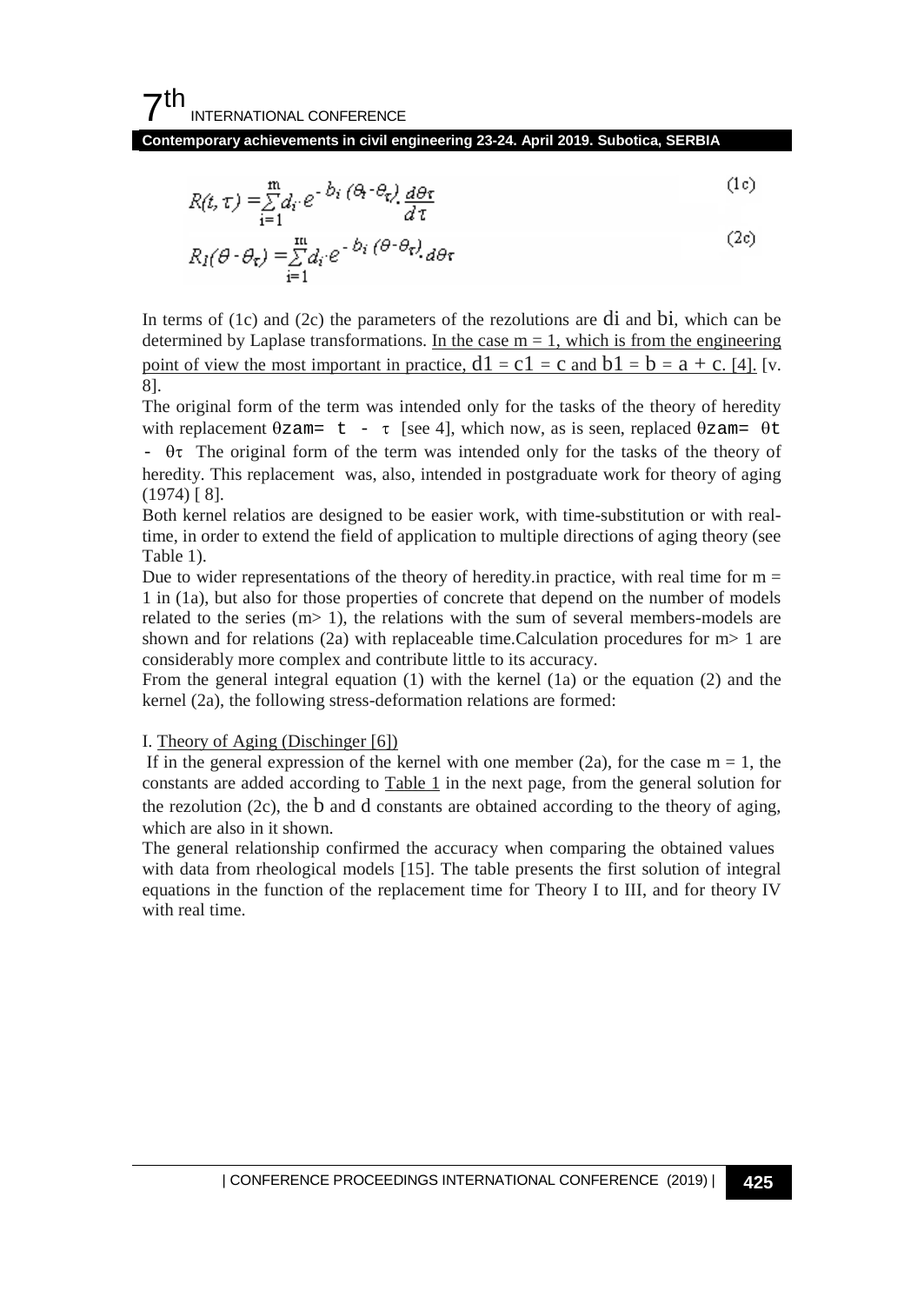## **Савремена достигнућа у грађевинарству 23-24. април 2019. Суботица, СРБИЈА**

|    | θ | Ε                                                       | a  | b                                                                | c                                 | $K_1(\varphi,\varphi_t)$                                            | $R_1(\phi,\phi_t)$                                                                                                                                                                                                        |
|----|---|---------------------------------------------------------|----|------------------------------------------------------------------|-----------------------------------|---------------------------------------------------------------------|---------------------------------------------------------------------------------------------------------------------------------------------------------------------------------------------------------------------------|
|    | φ | $E_0$                                                   | Û  | 1                                                                | 1                                 | 1.0                                                                 | $e^{\text{-}\,(\phi\cdot\phi_t)}$                                                                                                                                                                                         |
| Π  | φ | $\mathrm{E}_0$<br>$\overline{1+\overline{\mathcal{G}}}$ | Û  | $\overline{1+\overline{\varphi}}$                                | $\overline{1+\overline{\varphi}}$ | $1+\overline{\varphi}$                                              | ( $1/(1+\overline{\phi})e^{-(1/(1+\overline{\phi})(\phi-\phi_{\zeta}))}$                                                                                                                                                  |
| Ш  | φ | Eo                                                      | 1  | $1+r$                                                            | r                                 |                                                                     | $\left. \begin{array}{cc} r \cdot e^{\cdot \left(\phi \ - \ \phi_t\right)} \end{array} \right  \quad \left. \begin{array}{cc} r \cdot e^{\cdot \ \left(1 + r\right)\,\left(\phi \ - \ \phi_t\right)} \end{array} \right.$ |
| IV | t | $E_0$                                                   | βω | $\beta_{00}(1+\phi_{00})\left[\right.\phi_{00}\beta_{00}\right]$ |                                   | $\beta_{\infty}\phi_{\infty}\,\mathrm{e}^{-\beta_{\infty}(t-\tau)}$ | $\phi_{\infty} \beta_{\infty} e^{-\beta_{\infty} (1 + \phi_{\infty}) (t - \tau)}$                                                                                                                                         |

Table 1. Expressions for kernel and rezolution of integral equations

I-Theory of aging (Dischinger)

For all theories is:  $d = c$ 

 $\Pi$  - Second shape Theory of aging (Rüsh)

III - Hereditary theory of aging (Ivkovich)

IV - Theory of heredity (Rzanicin, Courbon, , and other) For theory IV are:  $K(t, \tau)$  and  $R(t, \tau)$ 

The integral equation with the kernel (under I) in Table 1 is simply proseed, by differentiation on the Diesinger differential equation::

$$
\frac{d\varepsilon}{dt} = \frac{1}{E(t)} \frac{d\sigma}{dt} + \frac{\sigma}{E_0}
$$
 (3)

The paper [9] showed that it is equivalent to a modified Maxwell model with a changeable modulus of elasticity and a viscosity coefficient over time. Due to the importance of the Modified Maxwell Model  $(\tilde{M})$  and the viscoelastic model (VE), they are given in Fig. 1, but without a more detailed description [see 15].



*Fig 1. a) Modified Maxwell model b ) Modified VE model*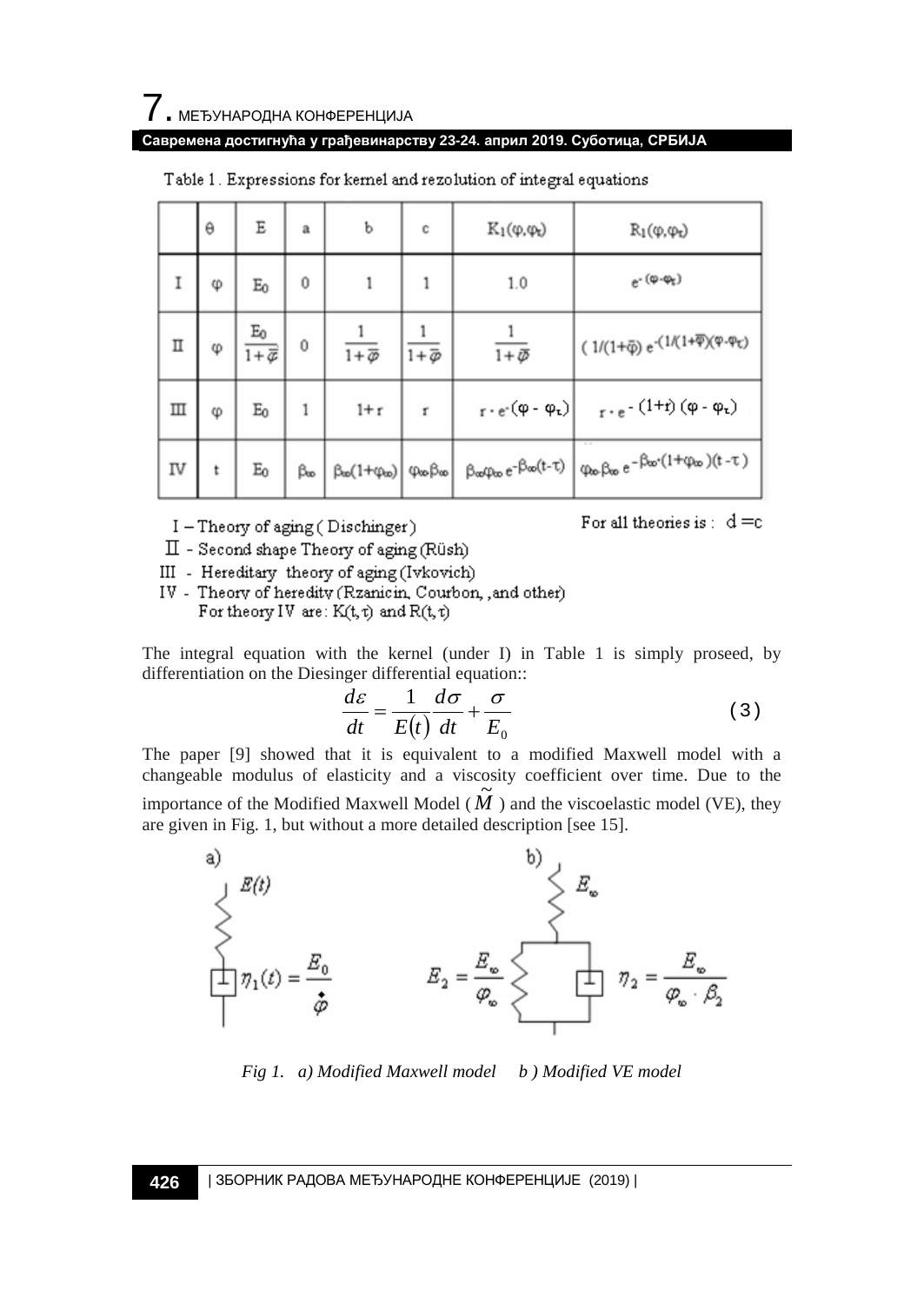#### **Contemporary achievements in civil engineering 23-24. April 2019. Subotica, SERBIA**

The following relationship was found for the coefficient of viscosity of the model ( $\widetilde{M}$ ) in the figure under (a):

$$
\eta_1(t) = \frac{E_0}{\frac{d\varphi(t)}{dt}}\tag{4}
$$

In aging theory, concrete can be understood as Maxwell's fluid, whose viscosity increases over  $\rightarrow$  time. When  $t \propto$  concrete becomes a solid  $\rightarrow$  body, because then  $\eta \infty$ . In the same picture (under b.), a viscoelastic model with parameters whose values are to be known and measured is shown.

Dishinger's differential equation is widely accepted by many researchers and engineers in practice for the computational analysis of concrete structures [1] [5] [14] [17].

#### II. Modified aging theory (Rüsh [3])

The procedure will be repeated as in the previous case I. Using Table 1. for the adopted Rüsh parameters, it follows from the parameters a and c, then next b and d, the kernel, and the rezolution. The general relations shows that the results are the same as those given in[10] .Then the kernel:

$$
K_1(\Phi, \Phi_r)=1/(1+\overline{\phi})
$$

is written in the function of the replacement time  $\varphi$ .

The rheological model is called the modified Maxwell model, in order to distinguish it from its classical form, with parameters that have a certain significance in physics [9], and where  $E\varphi = E_0 / (\Gamma + \varphi)$  is a fictitious modulus of elasticity. The relation was created in order to improve the Dishinger differential equation.

#### III. The next theory of aging (Ivkovic [10])

Applying the same procedure as in the previous cases with one member  $m = 1$ , and for the adopted parameters of Ivkovic a and c follow from Table 1. b and d, kernel and rezolution.

The general relation shows that the results are the same as those given in [10]. Then it's a kernel:

$$
K_{1}(\phi t, \phi \tau) = r \cdot e^{-\left(\phi t - \phi_{t}\right)}
$$

 $(6)$ 

where the replacement time function. $\varphi_t = \varphi$  is given as function of time(t).

The expression ( $\varphi_t - \varphi_t$ ), as the upper index of the exponential kernel, belongs to the forms of hereditary aging theory.

The integral equation (2) is now equivalent to the displasments of the modified rheological model VE, as shown in Fig.1b, but with other model parameters. It is considered that the model can successfully describe the loading and unloading area [10].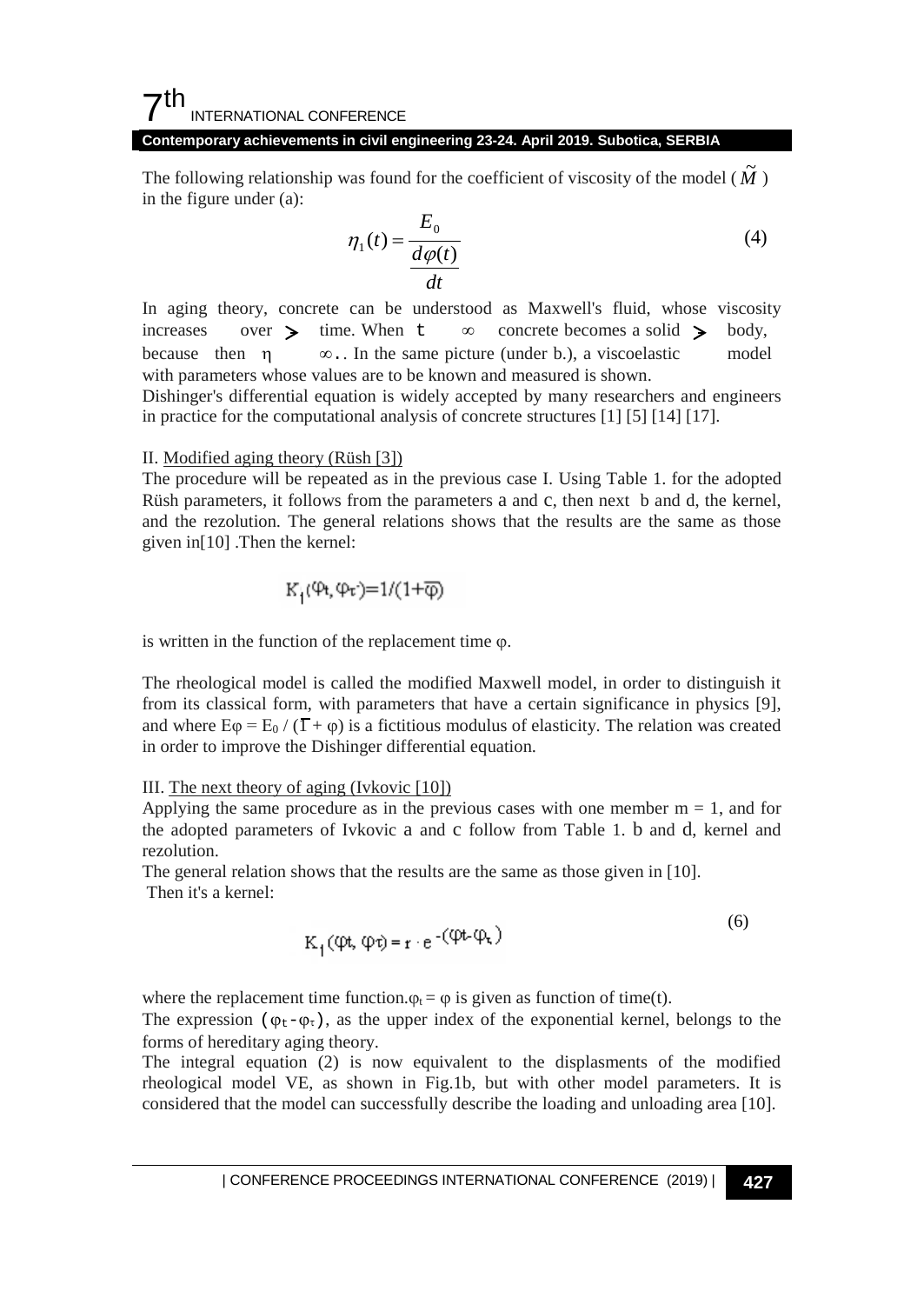# $\overline{7}$ . МЕЂУНАРОДНА КОНФЕРЕНЦИЈА

## **Савремена достигнућа у грађевинарству 23-24. април 2019. Суботица, СРБИЈА**

#### IV. Theory of heredity

If the same procedure as in the previous cases, with one member  $m = 1$  is applied, and we adopt the parameters a and c, from Table 1. follows the parameters b and d, the kernel and the rezolution of the integral equation.

The general relation shows that the results are the same as those given in the papers [4] [10] [17].

Now it's a kernel:

$$
K(t, \tau) = \phi_{\infty} \cdot \beta_{\infty} \cdot e^{-\beta_{\infty} (t - \tau)} \tag{7}
$$

given as the function of real time  $\theta t = t$ .

The term  $(t-\tau)$ , as the upper index of the exponential kernel, belongs to the forms of the theory of heritage. In this form it often appears in the literature [4] [17].

The corresponding rheological model has already been described as a viscoelastic model of extended elasticity, but now with a viscosity coefficient  $\eta$  (t) = const [5]. If we associate m Kelvin models and one Hukov body with  $E_0 = \text{const}$ , the kernel of the integral equation is as the function of real time t [4] [17] :

$$
K(t, \tau) = \sum_{i=1}^{m} \phi_{\infty,i} \beta_{\infty,i} e^{-\beta_{\infty,i}(t-\tau)} \tag{8}
$$

Review of results for cores and resolutions of integral equations, i.e. theory from I to IV are shown in the above table.

V. The Hieditery Aging Theory (Ellston-Jordaan [13]) If we in the general kernel (1a) adopt  $m = 2$ ,  $\varphi = \theta \tau$ , and relations parameters  $a_1 = 0$ ,  $c_1 = 1$ ,  $a_2 = \beta_{\infty}$  i  $c_2 = \varphi \beta_{\infty}$  is obtained

$$
K(t, \tau) = \left[1 + \phi_{\infty} \beta_{\infty} e^{-\beta_{\infty} (\phi t - \phi_{\nu})} \right] \frac{d\phi_{\tau}}{d\tau}
$$
(9)

from the general solution kernel to this proposal [11].]. The kernel contains two members that are real-time functons.

The paper  $[10]$  shows the way to obtain the rezolution in the case of m i. It is necessary to emphasize Jordana's statement, that "the resourcing theory is not complete "in the summary of his work.

Hereditary theory has formed solutions for  $m > 1$  in [4], but they differ in relation in the way of defining rheological parameters in our model. The expressions in Table 1 for Theory IV and expressions in the paper can be compared [4].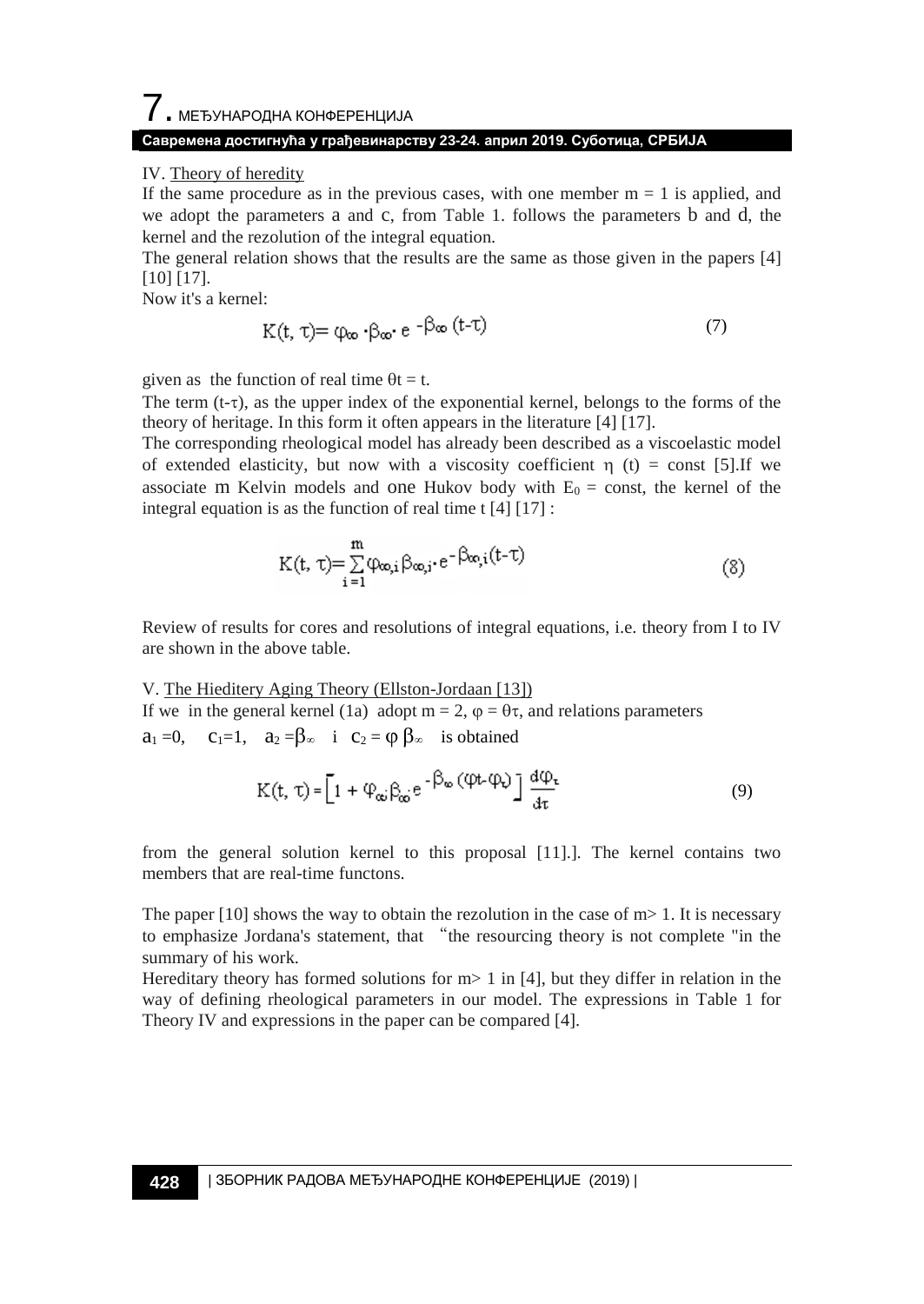## **Contemporary achievements in civil engineering 23-24. April 2019. Subotica, SERBIA**

In summary, the following concludes:

1.Volume rheological models for concrete according to theories I to IV. are derived from the general mathematical relation defined by the integral equation (1) or (2) depending on the choice of the function  $\theta(t)$ , the kernel parameters and the choice of the alternating or real time observation of the viscous creep process of the concrete.

2. The solutions of the integral equation are sought only for the general case, and the relationships according to Theories I to IV are treated as special cases ( $m = 1$ );

3. For m = 1, explicit solutions of many problems of concrete structures are obtained.

However, some general considerations are also shown for m> 1, because such procedures are present in many publications. [4] [17].

## **3. PARCIAL PARTS OF THE COEFFICIENT OF CREAP**

The determination of concrete properties is successfully performed using: experiments carried out in labs, using PBAB '87 or EC2, and using data from literature [2] [15]. When data on the modulus of elasticity, coefficients of creep and shrinkage of concrete, as well as other concrete characteristics, have been adopted, they should be applied correctly in the concrete behavior during long-term loading.





aging  $\varphi_{\mathbf{z},z0}$  and the theory of hiredity  $\varphi_{\mathbf{z},z0}$ . (Proposal by author)

On Fig. 2 shows the curve of the final value of the coefficient of creep of concrete from the age of  $\tau_0$ =1 month to age  $\tau_0$ =12 months (data according to PBAB'87 regulations for selected humidity of 70% and sample radius  $r_m = 20$ cm).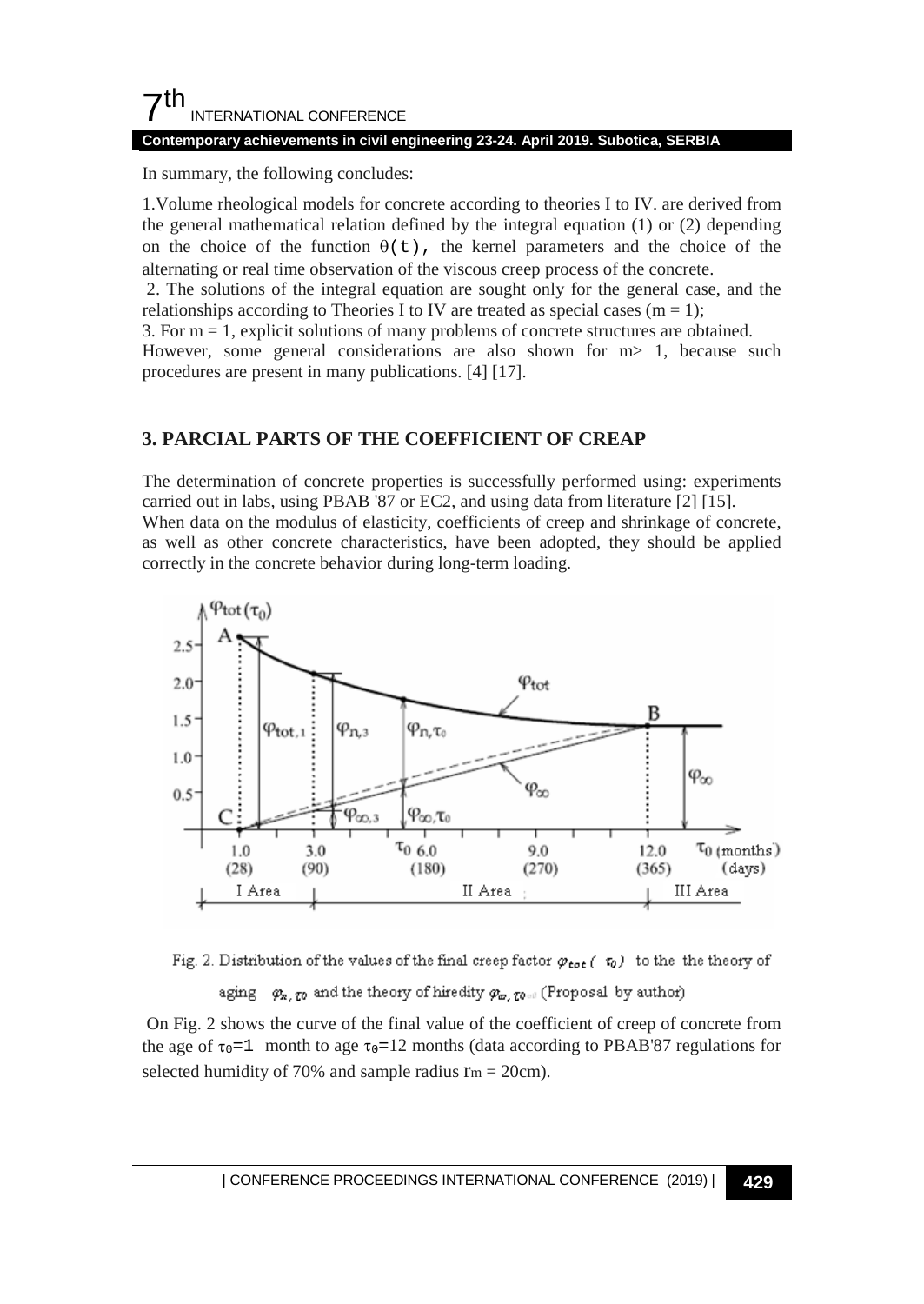## $\overline{\phantom{a}}$ . МЕЂУНАРОДНА КОНФЕРЕНЦИЈА

## **Савремена достигнућа у грађевинарству 23-24. април 2019. Суботица, СРБИЈА**

(1) Description of curved lines and data in Fig.2

The curved line of the final values of the coefficient of creep concrete is marked with the . $\varphi_{\text{tot}}$  between the points  $A(\tau_{0,1}, \varphi_{\text{tot},1})$  and  $B(\tau_{0,12}, \varphi_{\text{tot},12})$ . Point A is obtained for the apsis value adopted  $\tau_0 = 1$  month, and point B for the value  $\tau_0 = 12$ months.

The curve of the final values of the coefficient of creeping old concrete is marked with  $\varphi_{\infty}$  between points  $C(\tau_{0,1}, 0)$  and  $B(\tau_{0,12}, \varphi_{\text{tot},12})$ .

At point B, at the same time, the value of  $\varphi_{\text{tot}}$  in both theories is reached.

Signs in Fig. 2:

- AB The curve of the final values of the creep coefficients is marked with  $\varphi_{\text{tot}}$
- CB The line of the ordinate is divided into the coefficient factor  $\varphi_n$ ,  $\varphi$  according to the theory of aging and part of the ordinate for the theory of heredity  $\varphi_{\infty, \tau_0}$ .
- $\tau_0$  The initial load time
- $\tau_{0,1}$  -1 month (Adopted value for the start time)

 $\tau_{0,12}$  - 1 month (Adopted value for the apcisa for point B)

- $\varphi_{n,3}$  The value of the part of the ordinate for  $\tau_0 = 3$  months (to the theory of aging)
- $\varphi_{\infty,3}$  The value of the part of the ordinate for  $\tau_0 = 3$  months (to the theory of heredity)

(2) Areas of adopted values for initial loads

Considering the rate of change in the coefficient of creep of concrete  $\varphi_{\text{tot}}$  in Fig.2 are observed three areas relative to their age:

- I . Young concrete area (for  $\tau_0 \leq 3$  months)
- II The area expressed with the combined age (by  $3 < \tau_0 \leq 12$  months)

III The area of old concrete (for  $\tau_0 > 12$  months)

Fields I and II for the total values of the ordinate of the creep function  $\varphi_{\text{tot}}$ , depending on the starting time  $\tau_0$ , have a part  $\varphi_{n,\tau_0}$  according to the theory of aging and a part ϕ∞,<sup>τ</sup>0 according to the theory of inheritance.

These parts are separated by a CB line in the same image.

The total creep values are marked with  $\varphi_{\text{tot}}$ .

Based on Fig. 2, the expressions for the partial values of the coefficients of creep can be written:

$$
\varphi_{\infty,\tau0} = \begin{cases}\n\frac{\varphi_{\infty}}{\tau_{0,12} - \tau_{0,1}} & \text{with line CB} \\
\approx \varphi_{\infty} \left[1 - e^{-\beta_{\infty}(\tau_{0,12} - \tau_{0,1})}\right] \cdot \text{with curve CB} \\
\varphi_{\tau,\tau0} = \varphi_{\text{tot}} - \varphi_{\infty,\tau0} & (10b)\n\end{cases}
$$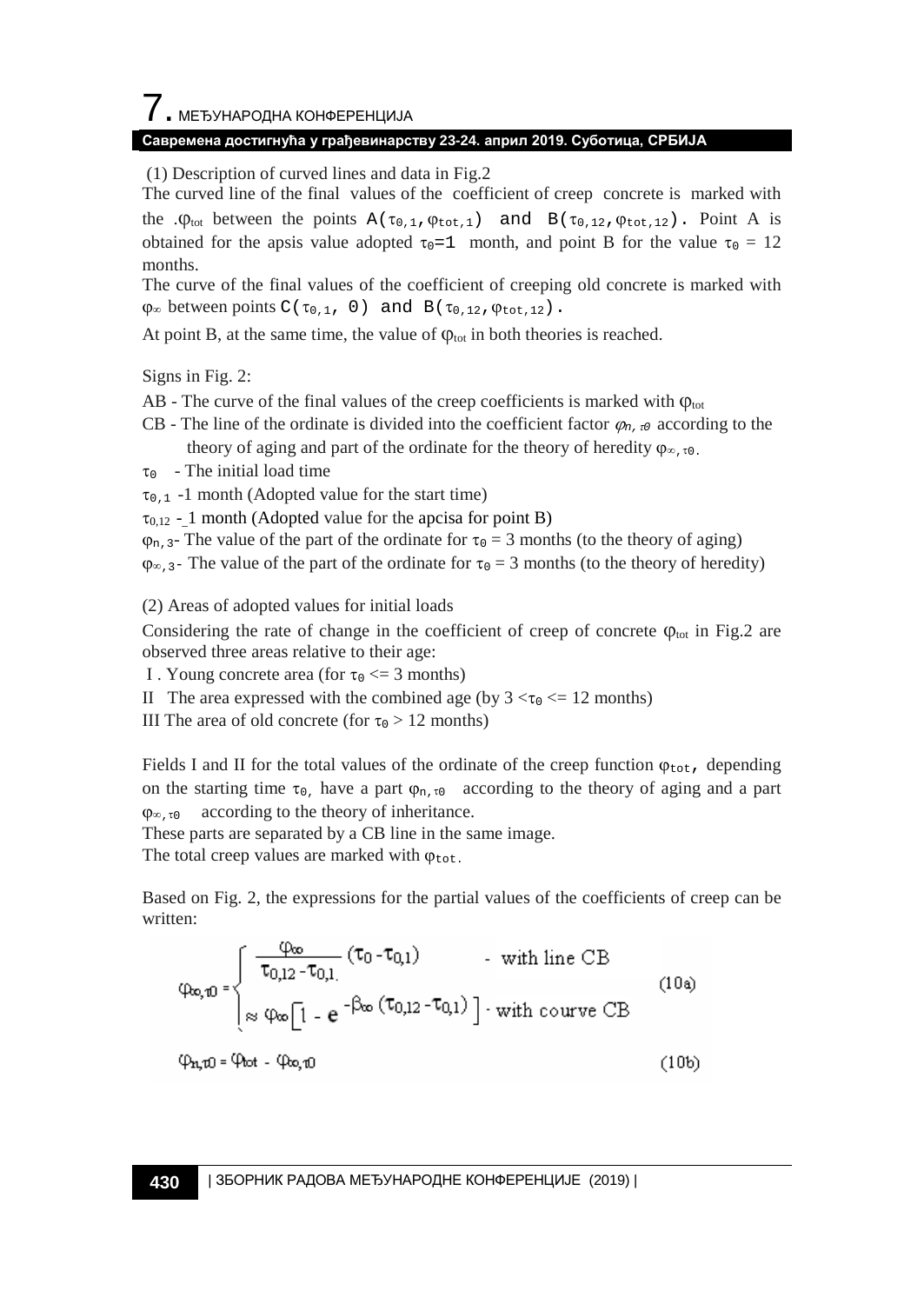## **Contemporary achievements in civil engineering 23-24. April 2019. Subotica, SERBIA**

The described time interval for areas should be adopted according to the data for the particular case of the courve  $\varphi_{\text{tot}}$ . Instead of these expressions, the test data or references can be used.

(3) Partial factors for adopted start time  $\tau_0$ 

For the selected  $\tau_0$  in the area of concrete age to  $\tau_{0,12}$ , the partial factors are:

$$
\kappa_n = \varphi_{n,\tau_0} / \varphi_{tot} \qquad \text{if} \qquad \kappa_{\infty} = \varphi_{\infty,\tau_0} / \varphi_{tot} \tag{11}
$$

where the distribution factor  $\kappa_n$  is for the theory of aging and  $\kappa_{\infty}$  for the theory of inheritance. These factors should fulfill the condition in the picture that:

$$
\mathbf{K}_n + \mathbf{K}_\infty = 1. \tag{12}
$$

In summary, there will be a need for at least three groups of independent concrete samples to be tested.

In the first group of samples of young concrete (for areas I and II), due to the stresses in concrete, only total dilatations of concrete  $\varepsilon_{tot}$  can be measured over time, although they also contain part of the dilatation of the old concrete.

On the second group(II) of <u>old concrete</u> samples, the dilatation  $\varepsilon_{\infty}(\tau_n\to\infty)$  is measured at age over 1 year. (Note for different environmental conditions this limit may have a longer real time then 1 year). The end of the second area is the point B, where is the horizontal tangent to the curve AB.

The third group of samples is exposed only to the shrinkage of concrete in ambient conditions (humidity and temperature) without load. In Fig. 2, a curve is marked with dots, which gives another possibility of dividing the area( II).

(4) Partial factors in using of concrete theories

Finally, it should be seen how for  $\tau_0$  in the defined areas to adopt the following:

I. Area. It is necessary to adopt  $\kappa_n=1$  and  $\kappa_{\infty}=0$  ;  $\varphi_n$ ,  $\tau_0=\varphi_{\text{tot}}$ Only the theory of aging can applies, because the error is about

5%.

II. Area. Adapt to the position of the  $\tau_0$  dividing factors by expressions

 $(10)$ .

.

 Make independent calculations according to the theory of aging and inheritance theory with the final values  $\varphi_{n,\tau_0}$  and  $\varphi_{\infty,\tau_0}$ . The stresses and deformations for both theories need to summarized in structure problems.

III. Area. It is necessary to adopt  $\kappa_n=0$  and  $\kappa_{\infty}=1$  ; olso  $\varphi_{\infty}$ , το = $\varphi_{\infty}$ 

Only the theory of heritage applies, because there exist  $\varphi_{\infty}$ .

If the wrong values for the final creep coefficients of the concrete are adopted, there will not be an exact stress-deformation relations to the calculation stress and deformation of strutures. In addition, the differences in the values of  $\varphi_{\text{tot}}$  between theories are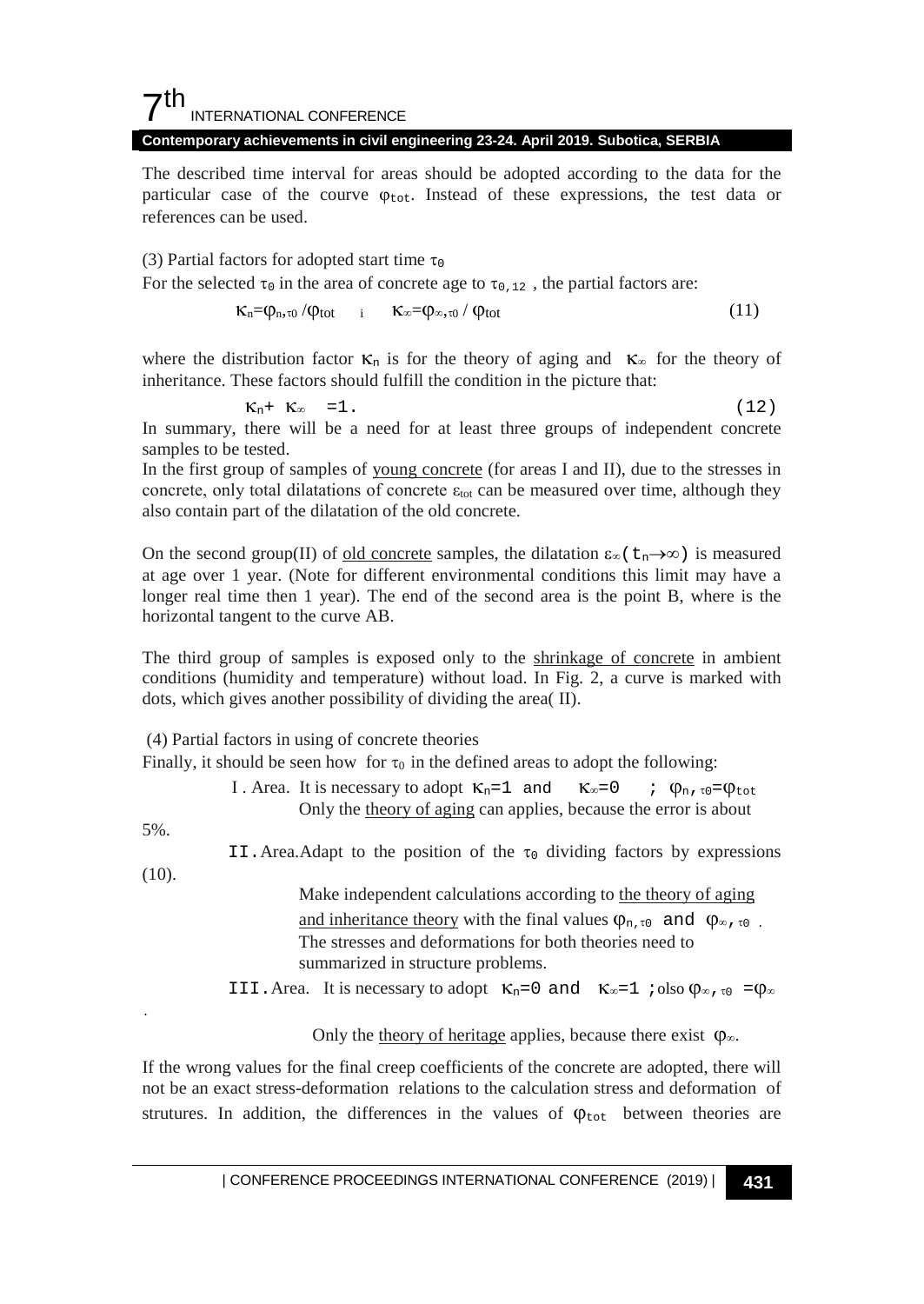## $\overline{\phantom{a}}$ . МЕЂУНАРОДНА КОНФЕРЕНЦИЈА

#### **Савремена достигнућа у грађевинарству 23-24. април 2019. Суботица, СРБИЈА**

sometimes over 30% . The greatest changes in stresses are obtained by the theory of aging, and at least by the theory of hereditary. The hereditary theory of aging have concrete stresses values between boundary theories.

If an appropriate division is made of the value  $\varphi_{\text{tot}}$  in the described way, the solution will be obtained by a sum of results of two theories. In the papers [11] [14], using the general relations, very simple expressions for the stresses and deformations in the cross sections RC, PC and composite concrete structures were performed. The general type of cross sections and three special cross section cases are considered, which is often applied in practice.

## **4. CONCLUSIONS**

Based on the above, the following conclusions are:

1. Testing the creep and shrikage of concrete requires laboratories, well equipped with equipment for long-term measurements, under controlled temperature and humidity conditions.

2. For young concrete, in our environment up to 90 days of age, the best results give a relationn of Dischinger.

3. For old concrete, for our conditions and ages of concrete over 1.- 2.g., the relation according to the theory of heridity is successfully applied .

4. For medium-sized concrete, from 30 days to 90 days, and for a more detailed analysis of small-age concrete, the described solution with partial factors can be successfully used.

5. New analyzes can improve our conclusions, especially if the accuracy of the obtained data is assessed, based on carefully and comprehensively experiments.

## **REFERENCE**

- [1] Đurić M.: *The theory of composite and prestressed structures,*(in Sebian)*,* SANU, Bgd, 1963.
- [2] *EUROCOD - EC2, ,*(in Sebian)*, GF Beograd,* 1994.
- [3] Rüsh H.,Jungwirth D.: Berückichtingung der Einflüusse von Kriechen ud Schwinden auf das Verhalten der Tragwerke*,* Werner Verlag, Düssldorf*,* 1976*.*
- [4] Rzanicin A.; *The theory of material flow*, Građ|evinska knjiga, Beograd, 1974.
- [5] Ulickij I. : *Teorija i rasčet železobetonih sterževnih konstrukcij s učetom dliteljnih procesov*,(in Russion) Budveljnik, Kiev, 1967.
- [6] Sattler K.:*Theorie der Verbundkonstruktionen*, Wilhelm Ernst und Sohn, Berlin, 1959.
- [7] Trost H. : Auswir des Superpostionsprinczips auf Kriech und Relaxationsprobleme bei Beton und Spannbeton, *BETON-UND STAHLBETONBAU 10 ,*230-238, 1967.
- [8] Bazant Z., :Prediction of Concrete Creep Effects Using Age-Adjusted Effective Modulus Method, *ACI Journal*, 212-217, 1972.
- [9] Mihailović V.: Rheological model for concrete according to the theory of aging,  *Simpozijum SJL*, (in Sebian)*,* Ohrid,II-16,1-4, 1975.
- [10] Ivković M., Prašćević Ž. : A review of some recent proposals of the relationship between stresses and deformations of concrete, (in Sebian)*,*GRADJEVINAR,9-14,Zagreb, 1977.
- [11]Mihailović V.: A general procedure for analysis of composite and prestressed structures,